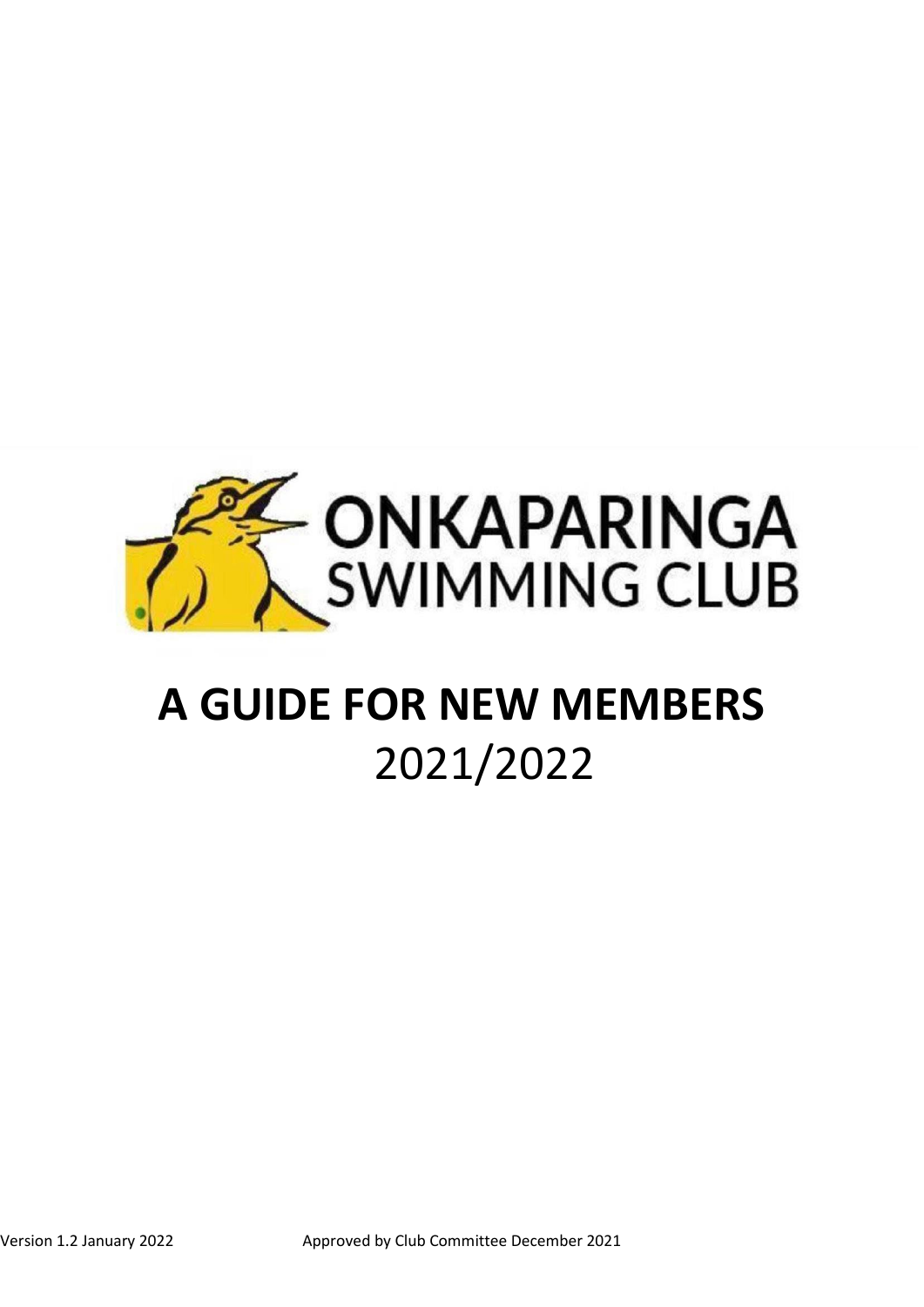Welcome to Onkaparinga Swimming Club! We are pleased you chose our club, and the following is some information to get you and your children up and running andenjoying their swimming and all the club has to offer! If you'd like more detailed information, you will find it in the Club Handbook.

## **Swimming SA Membership**

To swim with a club, a swimming SA membership must be obtained. To purchase this, you need to register for an account with **Swim [Centra](https://authcrm2.swimming.org.au/Account/Login?ReturnUrl=%2FGrant%2FAuthorize%3Fresponse_type%3Dtoken%26client_id%3D7ca6f8e91eb447dca707ec9d514663f6%26state%3DoS9YeQVBaDJF3moHUVUXogRXVRMRCbBCz9KFWrSW%26redirect_uri%3Dhttps%253A%252F%252Fswimcentral.swimming.org.au%252Flanding%26scope%3Dprofile)**l. This can be a little tricky, but this [link](https://support.swimming.org.au/hc/en-us/categories/360000177035-Getting-started) will take you to the page with the information you need. If you have any problems registering, please contact *[myself](mailto:president@onkaswimclub.com.au)* or any of the committee members at the pool and we can point you in the right direction.

It is important that the parent joins first as the **Primary Member (Parent Non-Swimmer)** then the children can be added as family members. There are a variety of memberships available with options for paying annually, quarterly or monthly. Part of this membership is for Swimming SA and includes insurance and allows entry into carnivals. A portion goes to the swimming club.

# **Working With Children Check (WWCC)**

Our club has a strict Child Safe Environment policy. We also, like most community sporting clubs, **rely heavily on the good will of parents to volunteer** in many capacities, from preparing Saturday morning breakfasts for the swimmers to officiating at swimming carnivals. It is therefore **a requirement that all parents and children 14 years and over have a current DHS WWCC**. The Child Safe Policy and instructions on how to apply for the WWCC and upload it to your Swim Central Profile can be found on Team App in the Documents section. The instructions are also included at the end of this document [\(Appendix](#page-9-0) 1)

# **Training Fees**

So you have your memberships and have applied for a WWCC, it's now time to pay your training fees. These, like the memberships, have several options available depending on how often your child will swim and whether you'd like to pay monthly, quarterly, or annually. The **[Training Fees](#page-11-0)** are also in the documents section on Team App. Please complete the **NEW [SWIMMER DETAILS](#page-12-0)** form at the end of this document and send to th[e Club Treasurer](mailto:TREASURER@ONKASWIMCLUB.COM.AU) so you can be added to their database.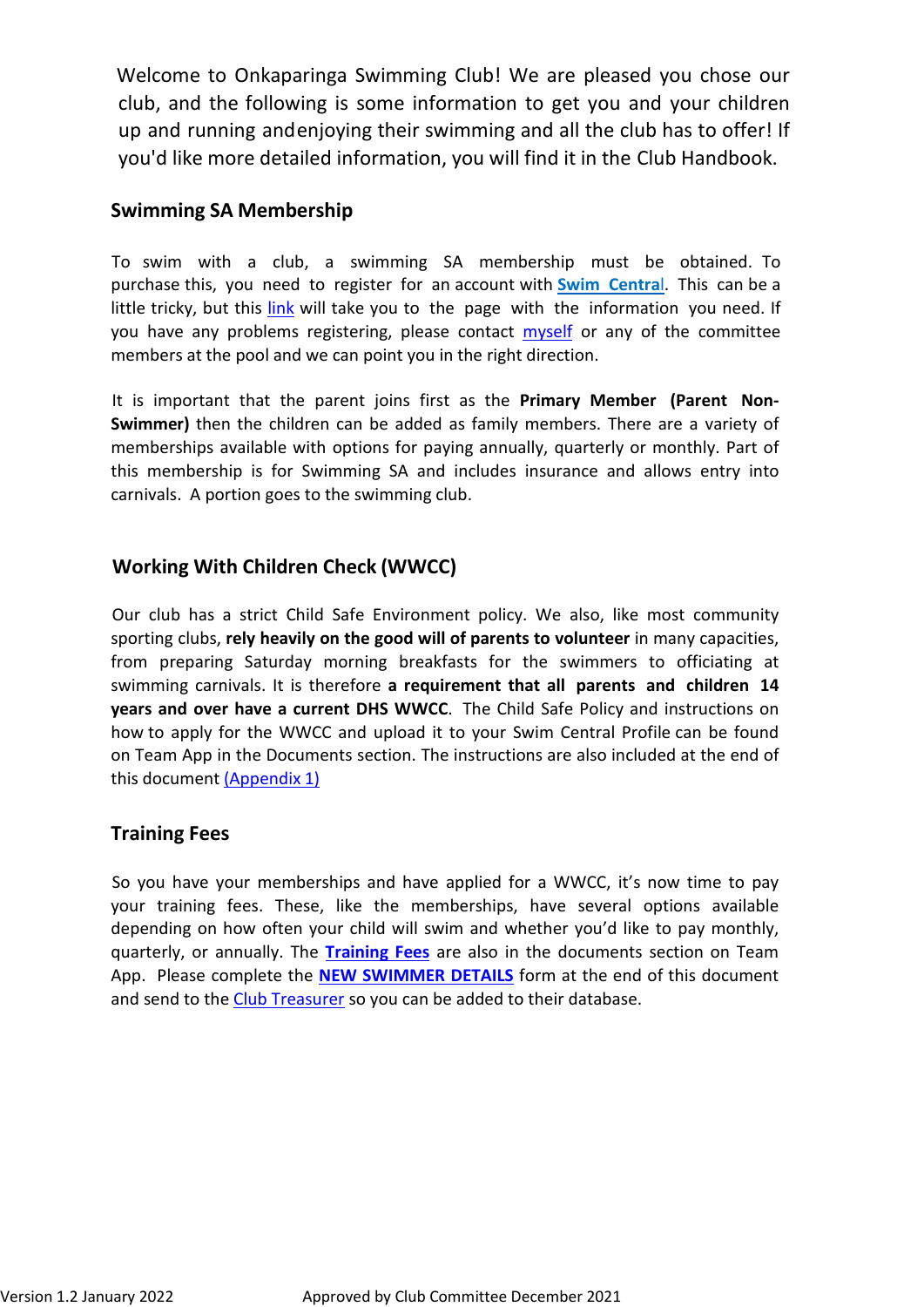# **Club News and Updates**

I have mentioned Team App already. You may be familiar with it from other sporting clubs but if not, it's where you will receive all the club news, training updates, information on training fees etc. It is therefore very important to sign up as soon as possible. **[Team App](https://www.teamapp.com/?_detail=v1)** can be downloaded from the App Store and when prompted to enter club details it is **ONK SWIM CLUB**. It's useful to have notifications turned on for this app as sometimes urgent messages will be distributed this way eg. Cancellation of a session.

Another useful way to receive updates and news is the private Facebook page, [Onkas Swim Club](https://www.facebook.com/groups/269578409765049). Most of the information on Team App will be posted here along with photos from swimming carnivals, second-hand equipment for sale and any other bits of interesting news.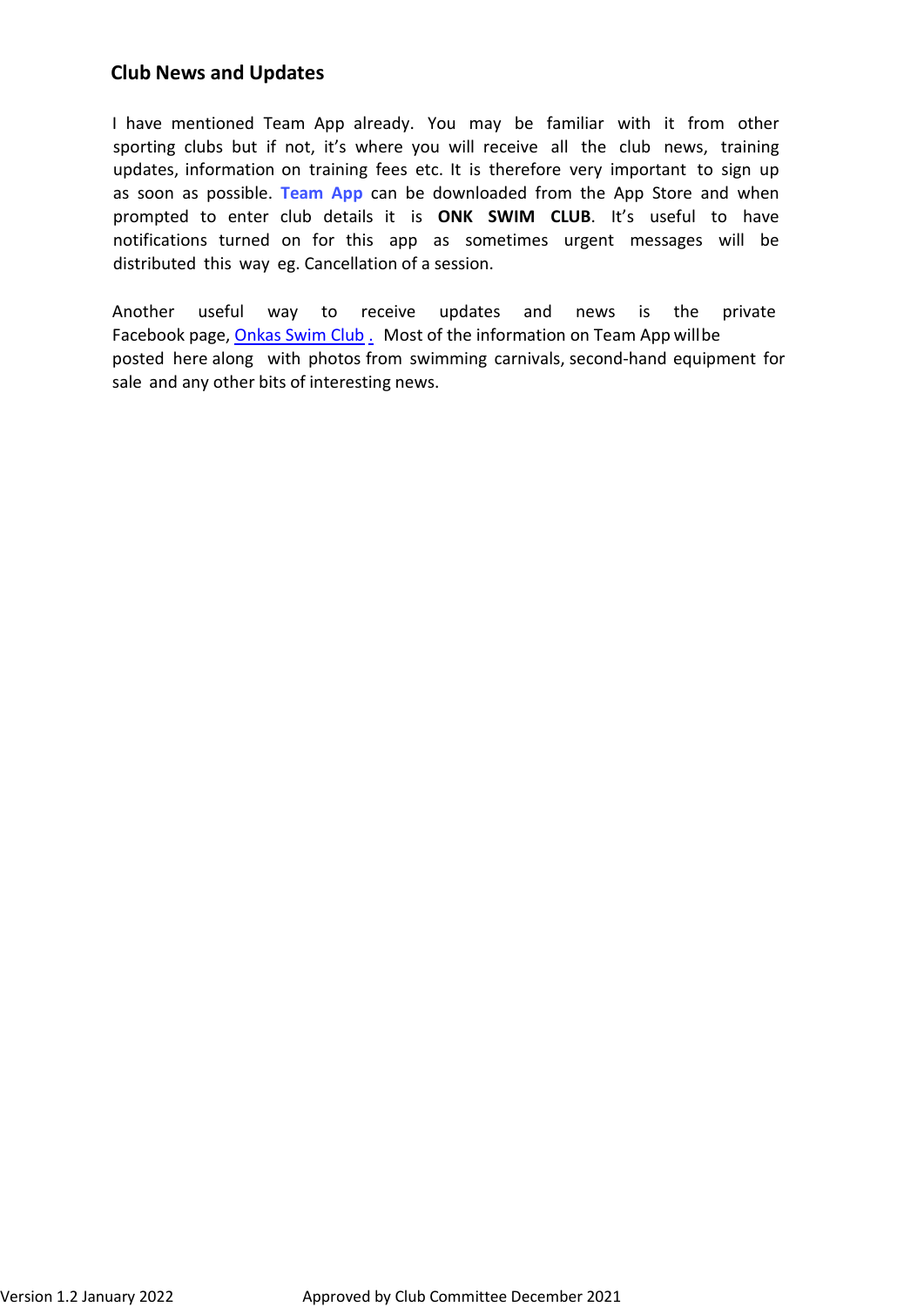# **Training times**

Our two main training venues are at the Woodside Barracks and in the summer months, the Adelaide Hills Swimming Centre, Woodside.

#### **Woodside Barracks**

| Mon        | Tues | Wed        | <b>Thurs</b> | Friday | Saturday   |
|------------|------|------------|--------------|--------|------------|
| <b>TBA</b> |      | <b>TBA</b> | <b>TBA</b>   |        | <b>TBA</b> |

#### **Woodside Outdoor Pool**

| Mon                       | Tues                | Wed                       | <b>Thurs</b>      | Friday      | Saturday    |
|---------------------------|---------------------|---------------------------|-------------------|-------------|-------------|
| $5.30 - 7am$              | 5.30-7am            | 5.30-7am                  | 5.30-7am          | 5.30-7am    | 6am-7.30am  |
|                           |                     |                           |                   |             | 7.30-8.45am |
| $6 - 6.45$ pm<br>6.45-8pm | $6-7$ pm<br>$7-8pm$ | $6 - 6.45$ pm<br>6.45-8pm | $6-7$ pm<br>7-8pm | 4.30-5.45pm |             |

Our Head Coach Pat will allocate swimmers to the sessions and once allocated, we ask that you message Pat if unable to attend. This allows swimmers on waiting lists to attend extra sessions as numbers are restricted due to Covid rules.

# **Pool access**

#### **Army pool**

**F**ree entry but you will need to send a copy of your driving license and registration to Pat and present your driving license at the boom gate each visit. A parent or guardian must sign the child in and out of the venue. Also please be mindful of the 30km/h speed limit in the army base grounds and only the top car park must be used.

#### **Woodside pool**

Entry fee of \$4.50 each visit. Multi pass and season pass tickets can be bought at the pool for cheaper entry, especially if you intend to use the pool socially too. Speak with the pool staff to purchase.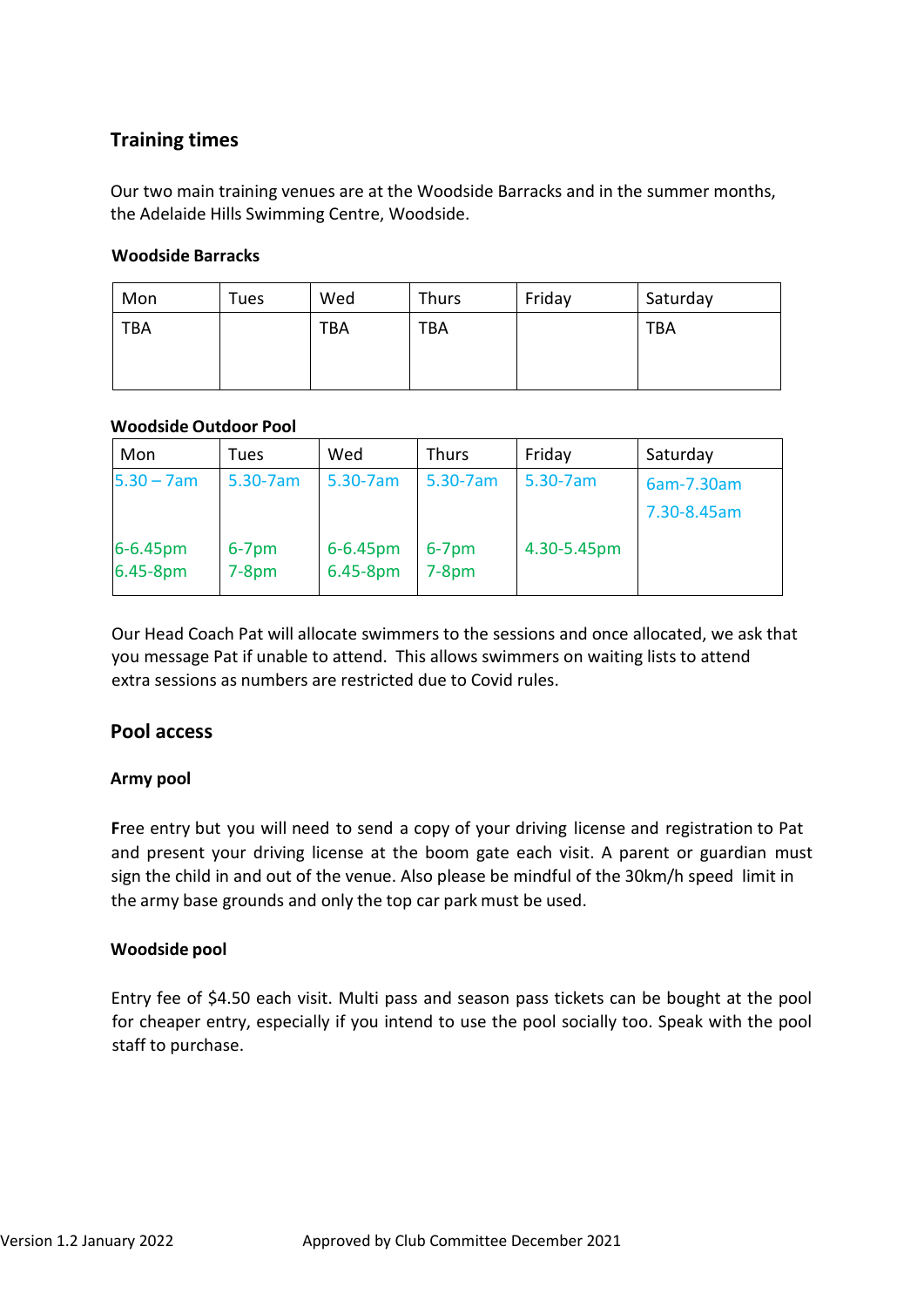# **Swimming Carnivals**

As a new member it's often very confusing which carnivals to enter, which strokes to swim and how to nominate your child. It is best to discuss details with Head Coach, Pat Wheeler, but as a guide, the following are descriptions of the various types of meets/events. For instructions on **how to enter [a swimming](https://support.swimming.org.au/hc/en-us/articles/360002105435-How-to-Enter-a-Meet) meet** follow this link.

#### **Club Champs**

The Club Champs are fun and friendly events run over the summer months. It is an intra club event where the children choose up to 6 races from the following (3 from each column)

| Age group events - Aggregate A | <b>Championship Events - Aggregate B</b> |
|--------------------------------|------------------------------------------|
| 50 Free                        | <b>400 Free</b>                          |
| 50 Back                        | 200 IM                                   |
| 50 Breast                      | <b>100 Free</b>                          |
| <b>50 Fly</b>                  | 100 Back                                 |
| <b>200 Free</b>                | 100 Breast                               |
| 100 IM                         | <b>100 Fly</b>                           |

#### **EDSA Carnivals**

The next level up are the EDSA (Eastern Districts Inter-club carnivals). These carnivals are a competition between the Onkaparinga, Mountain Pool, Murray Bridge, Strathalbyn and Mallee clubs. They are an excellent introduction to swimming carnivals as they are generally friendlier and less formal than the bigger meets. We also pair the kids who are new to competing with a 'Buddy', one of the older swimmers who will guide and support them. There are 5 or 6 EDSA meets over the Spring/Summer season and they are generally held at Strathalbyn, Murray Bridge and Woodside pools and are perfect for trying to get qualifying times for Countries.

#### **Open Carnivals**

These carnivals run throughout the year, examples of which are Norwood and Playford carnivals. These are larger and more formal and although still fun, can be a little [daunting](https://sa.swimming.org.au/events) [for the](https://sa.swimming.org.au/events) newer swimmer. There is usually a good turn out as we'll choose some of these carnivals as focus events. These are when we like to have as many members attending as possible so we can present as a team, which means there are plenty of experienced swimmers to act as Buddies. There are several smaller meets too in various locations around Adelaide and SA so the best ways to familiarise yourself is by looking at the list of events on [Swimming SA.](https://sa.swimming.org.au/events)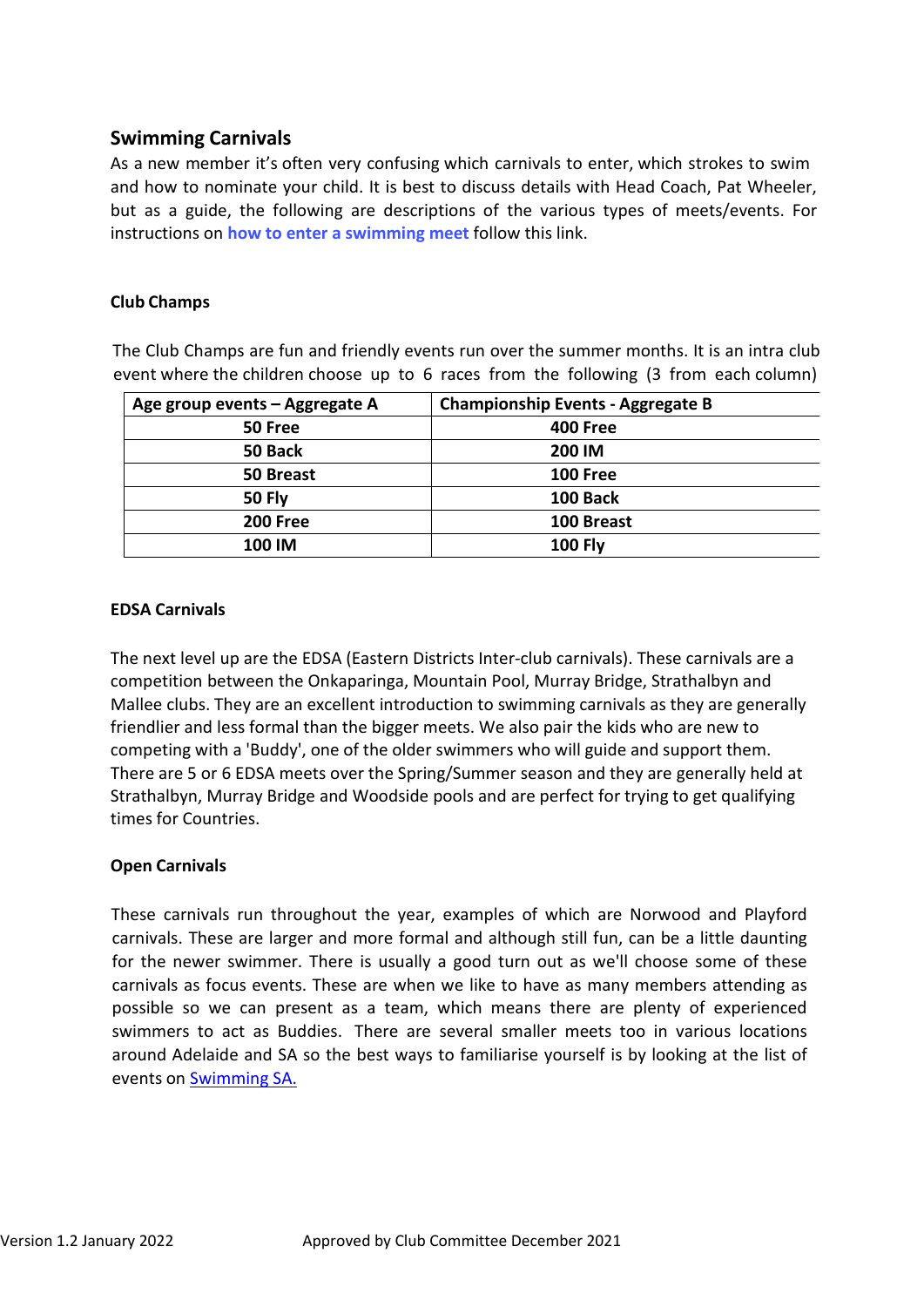### **SA Country Championships**

**A highlight of the swimming year is the SA Country Championships**. This is a fantastic meet which is fun for all members to attend, the more the merrier! It runs over 4 days in January and although qualifying times are needed for part of the meet, children aged 11 and under without the qualifying times, can take part in the Superfish carnival which is held on the first afternoon of the meet. Many of the kids are also included in relay races over the weekend.

This carnival is a great way to spend quality time with other club members and a fun, team building experience. It's also a fabulous way to give back to the club by helping to score valuable points to keep the title of SA Country Champions, a title we've held for the past 17 years bar one!!

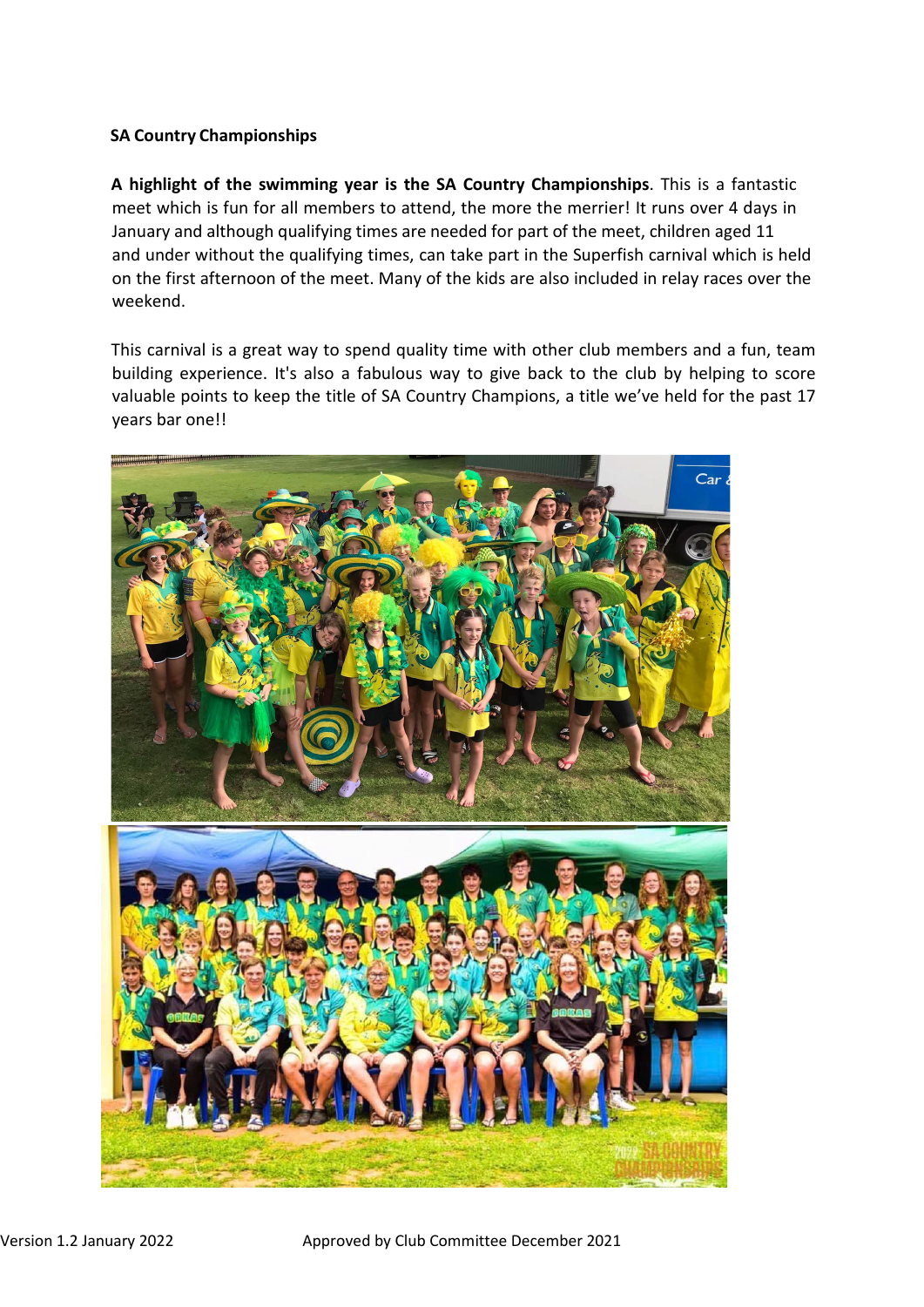# **Uniform**

When attending these events and carnivals it's important to present as a team, which also gives the kids a sense of belonging. Onkas has a great uniform which is bright and distinctive and very good quality. A variety of items are available from bucket hats to swim parkas. The polo shirt and swimming cap should be the first purchases as all members need to wear these at events. All these items can be purchased from the club by speaking to Jo Weir (Uniform Representative) or Pat Wheeler (Head Coach) (contact details below). See price list i[n Appendix 2.](#page-9-1)

# **Bathers**

Bathers and the Onkas Swimming Cap are other important purchases. Again, when swimming in carnivals it's important to present as a team, plus it's easier to spot your child in the pool and on the blocks if they are wearing club colours. Bathers can be black or green and yellow, patterned or plain. A company we [like to u](https://www.funkita.com/)se [is Funkita](https://www.funkytrunks.com/) or Funky Trunks. They have a constantly changing selection and as an Onkas Member there is a 10% discount and 10% cashback to the club if you enter the current code CLUBONK22.

We also have custom made bathers by Funkies (see images below). These are unique to our club, please contact Jo Weir for information on availability and ordering. You can find th[e Price List here.](#page-9-1)





#### **Additional Information**

During the summer months, a breakfast is provided after the Saturday morning training. This might be pancakes with toppings, toasties, cereals and yoghurt or bacon and eggs. This year it has been funded by a very kind, anonymous donor, who likes to see swimmers enjoying some social time together! These breakfasts are prepared and/or cooked by the parents at the pool so please come along and put your name on the roster, it's a great way to get to know other parents at the club. You can also support the breakfast by donating some fruit to share, if you are unable to stay and cook.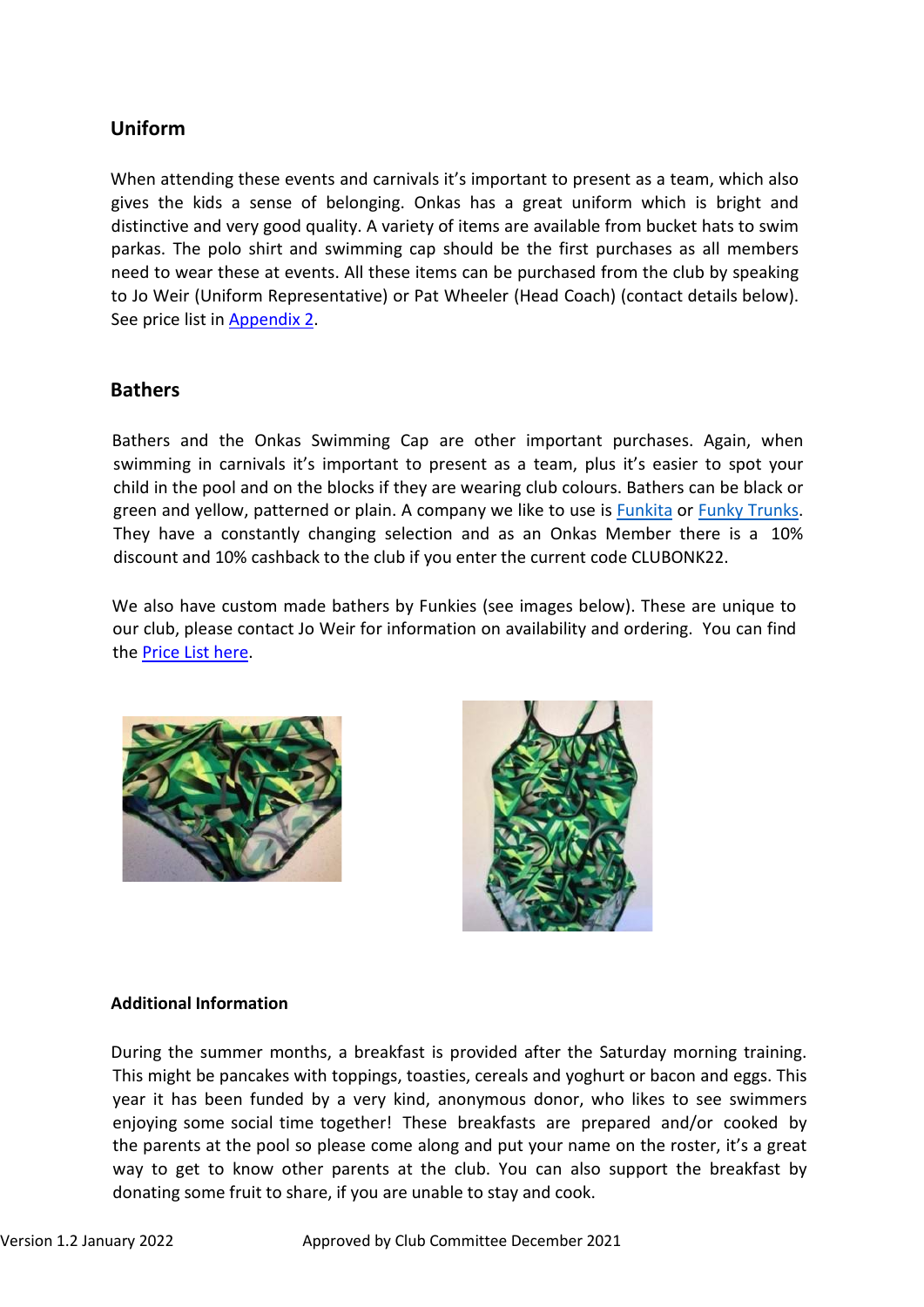# **Useful Contacts and Committee Members**

**Head Coach - Pat Wheeler** 0423520633 [Patsyswim@hotmail.com](mailto:Patsyswim@hotmail.com)

# **Executive and Management Committee**

**Mandy Mitchell – Club President** 0404679949 [President@onkaswimclub.com.au](mailto:President@onkaswimclub.com.au)

**Gavin Fillmore – Vice President** 0404302387 [Vicepresident@onkaswimclub.com.au](mailto:Vicepresident@onkaswimclub.com.au)

**Craig Kemp - Treasurer** 0414600249 [Tr](mailto:Treasurer@onkaswimclub.com.au)[easurer@onkaswimclub.com.au](mailto:easurer@onkaswimclub.com.au)

**Richard Jasko – Secretary** 0403300221 [Secretary@onkaswimclub.com.au](mailto:Secretary@onkaswimclub.com.au)

**Abby Henke – Associate Treasurer** 0455511140 [cahenke@bigpond.com](mailto:cahenke@bigpond.com)

**Keren McKenna – Minutes Secretary** 0427055272 [kerenmckenna@yahoo.com.au](mailto:kerenmckenna@yahoo.com.au)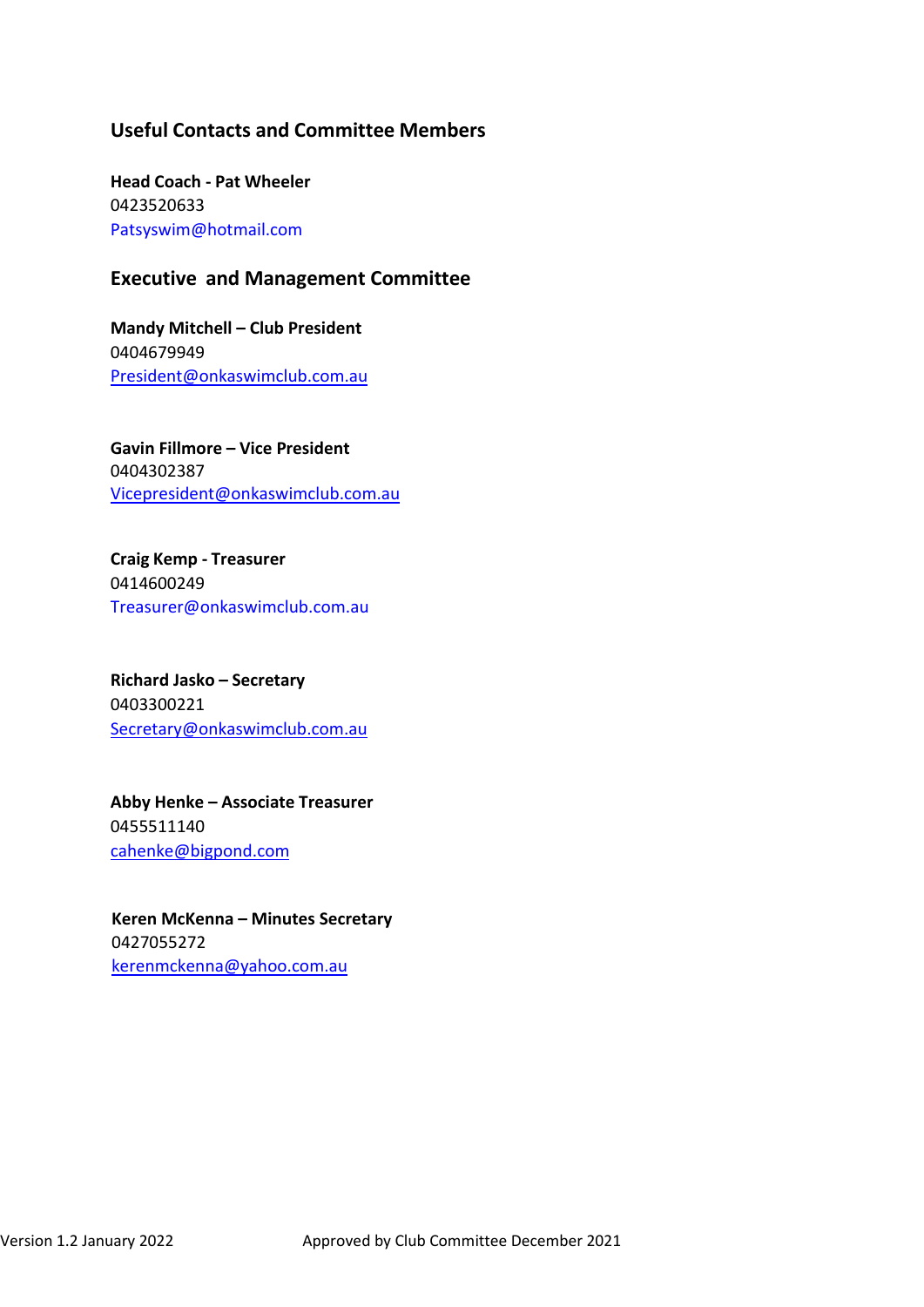## **General Committee Members**

**Emma Timmins** 0432745830 [emmatimmins77@gmail.com](mailto:emmatimmins77@gmail.com)

**Stu Colla** 0407979111 [Stucolla@gmail.com](mailto:Stucolla@gmail.com)

**Jo Weir** 0415741288 [Joannerowe03@gmail.com](mailto:Joannerowe03@gmail.com)

**Pamela Morley** 0458640788 [Morleypam1@gmail.com](mailto:Morleypam1@gmail.com)

**Peter Wheeler** 0455530131 [Wheelerpj059@gmail.com](mailto:Wheelerpj059@gmail.com)

**Colleen Doyle** 0407069777 [Colleen.doyle@hotmail.com](mailto:Colleen.doyle@hotmail.com)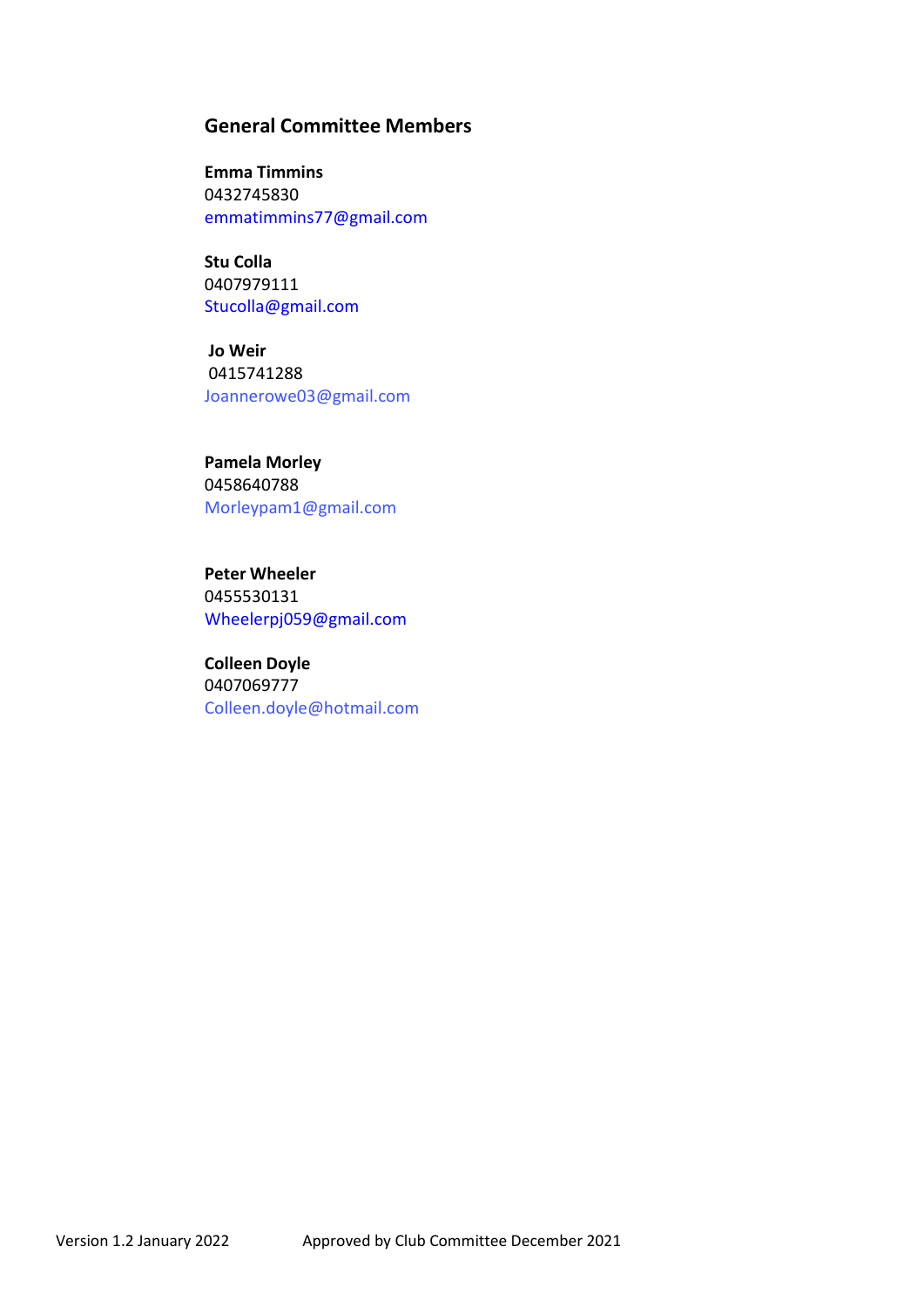# <span id="page-9-0"></span>**APPENDIX 1 – Working with Children Checks**

All Management Committee, committee members, employees support staff, club officials, parents who occupy a prescribed position, members over 14 years of age and non-member parents, as per the Children and Young People (Safety) Act 2017, are required to undergo a WWCC once every five years. WWCC is also required prior to undertaking work with children.

All **financial members** of Swimming SA over the age of 14 years are eligible to apply for a free Working With Children Check (WWCC) through Swimming SA. Unfortunately, this is only a benefit for current financial club members. To register:

- o Use the Swimming SA link and enter your details onto the form (name, email address, date of birth, club name): <https://form.jotform.co/swimmingsaevents/wwc-application-form>
- o Swimming SA will assess your WWCC request; if you meet the age and membership criteria Swimming SA will initiate your FREE WWCC application with the Department of Human Services (DHS).
- o DHS will email through your WWCC application link to your nominated email address. You will need to complete the online application form, provide/upload 100 points of ID and submit the application.
- o If you're unable to have your ID verified online (foreign passport, birth certificate, under 18years), you will need to have the Requesting Organisation – Swimming SA verify your documents. Normally the documents need to be verified in-person by Swimming SA, but during COVID times they are happy to accept an emailed copy of ID to [admin@sa.swimming.org.au w](mailto:admin@sa.swimming.org.auro)ith the following attachments:
	- i. 100 points of ID minimum The combination of the applicant's identity documents must include the applicant's full name, the date of birth, at least one document from Category A or Category B, and a photograph of the applicant (in an item from any category).
	- ii. a signed copy of the Page 6 of the application form, which must be signed by a parent/guardian for people under 18 years of age.
- o Swimming SA will then compile the signed application and proof of identity and send off to DHS.
- o Once you have received your WWCC, you will need to upload a copy to Swim Central.

*NOTE: Delays of up to four weeks may be experienced in processing screening checks due to unprecedented demand for the National Police Checking Service (NPCS). Read the latest on screening application [delays.](https://screening.sa.gov.au/applications/screening-applications-delays)*

**Non-financial** club members will need to apply for a WWCC via the DHS website: <https://screening.sa.gov.au/applications> and send their certificate number and expiry date to [secretary@onkaswimclub.com.au.](mailto:secretary@onkaswimclub.com.au)

<span id="page-9-1"></span>When it is revealed that an individual has a criminal history, this information will be treated in accordance with the Child Safe Environments: Standards for dealing with information obtained about the criminal history of employees and volunteers who work with children.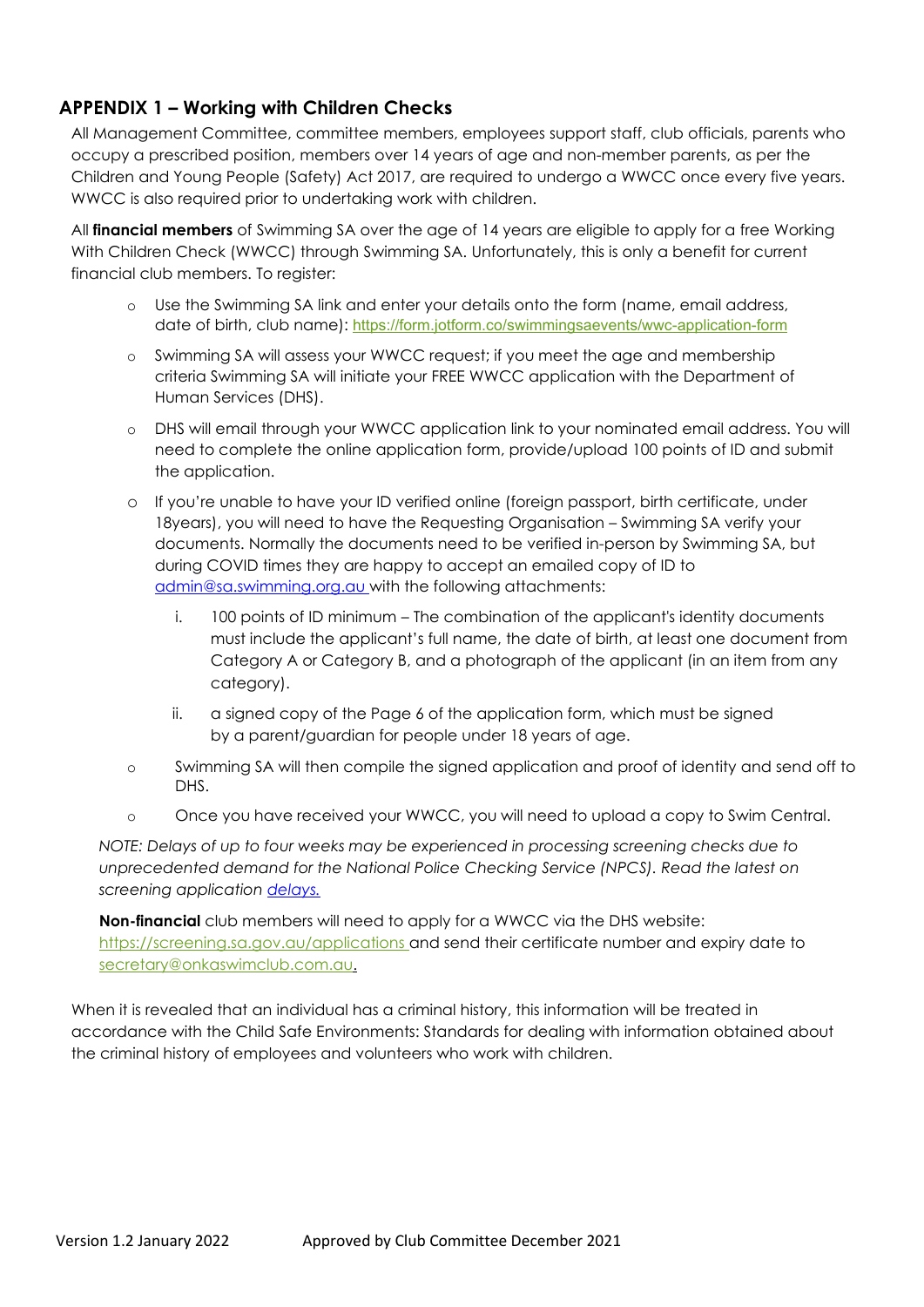# **APPENDIX 2 – Uniform Price List**

| Swim Coats (Parka)                  | \$.<br>120.00 |
|-------------------------------------|---------------|
| <b>Hoodie</b>                       | \$.<br>75.00  |
| <b>Polo Shirt (Yellow/Green)</b>    | \$<br>65.00   |
| <b>Club Shorts</b>                  | \$<br>30.00   |
| <b>Club Hats</b>                    | \$<br>25.00   |
| <b>Podium Jacket</b>                | Ś.<br>100.00  |
| <b>Black Jackets - Hoodies</b>      | \$<br>75.00   |
| <b>Club Backpacks</b>               | \$<br>40.00   |
| <b>Officials Shirts</b>             | \$<br>15.00   |
| <b>Named Caps</b>                   | \$<br>20.00   |
| <b>Unnamed Caps</b>                 | \$<br>15.00   |
| <b>Countries Warmup Caps</b>        | \$<br>13.00   |
| <b>Onkas Bathers - Mens Trunk</b>   | \$<br>49.95   |
| <b>Onkas Bathers - Mens Jammers</b> | \$<br>69.95   |
| <b>Onkas Bathers - Boys Trunk</b>   | \$<br>39.35   |
| <b>Onkas Bathers - Boys Jammers</b> | \$<br>59.95   |
| <b>Onkas Bathers - Ladies</b>       | \$<br>89.95   |
| <b>Onkas Bathers - Girls</b>        | \$<br>69.95   |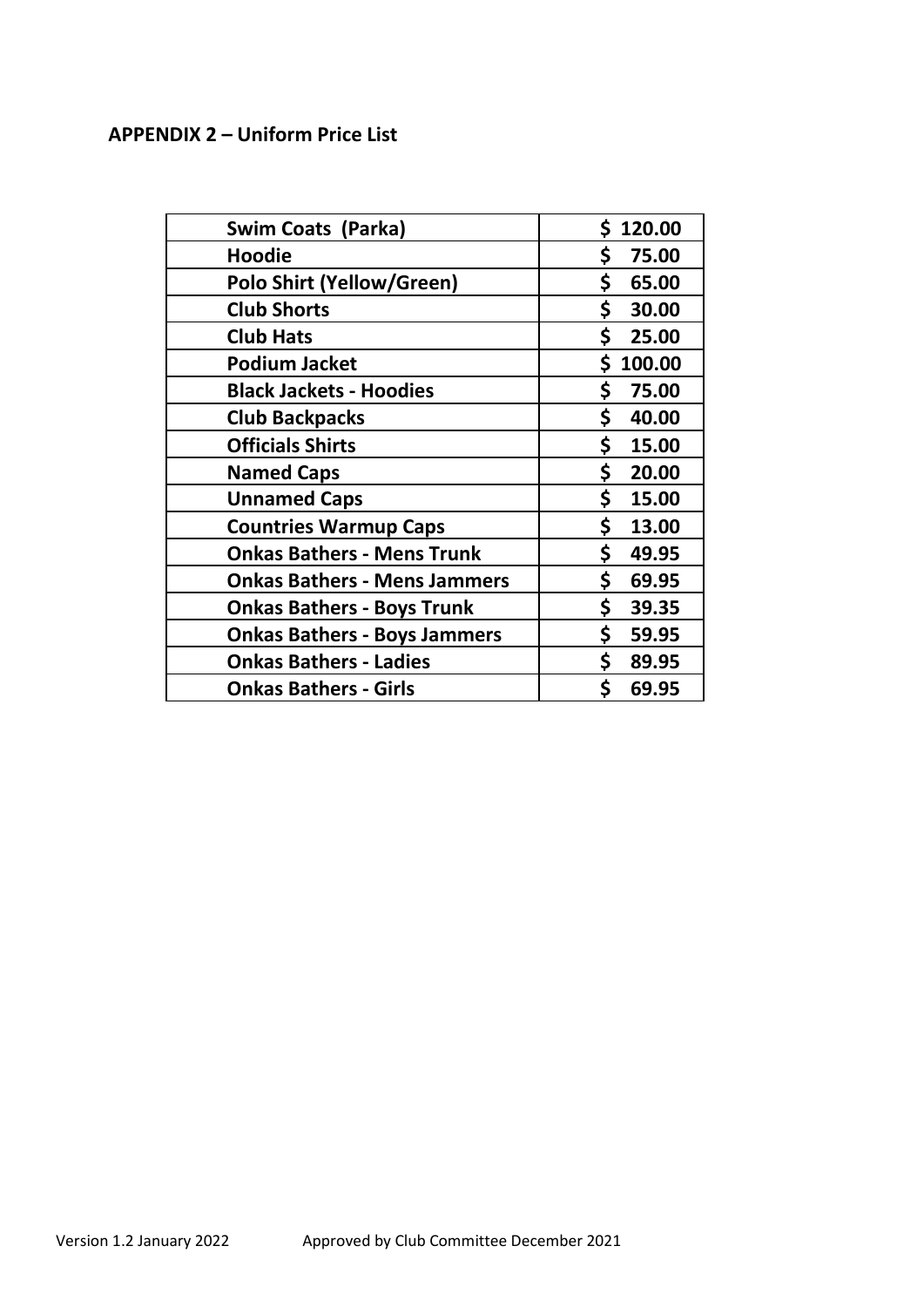# **Training Fees 1st November 2021 to 31st October 2022**

<span id="page-11-0"></span>Please choose one of the payment options below and use the club banking details to facilitate your training fees payments.

| <b>Option</b>    | <b>Training Fee per Swimmer</b>                                                                                                                                                                                                             | <b>Payment Due Date</b>                                                                                                                                                                                                             |
|------------------|---------------------------------------------------------------------------------------------------------------------------------------------------------------------------------------------------------------------------------------------|-------------------------------------------------------------------------------------------------------------------------------------------------------------------------------------------------------------------------------------|
| Annual           | \$720 per year                                                                                                                                                                                                                              | Paid in advance by 14-Nov-2021                                                                                                                                                                                                      |
| Quarterly        | \$191 per quarter<br>Swimmers electing to pay quarterly must<br>commit to a full 12 months (Nov to Oct) of<br>quarterly payments and cannot move from<br>quarterly to monthly payments at any time<br>during the year.                      | Paid quarterly in advance by:<br>14-Nov-2021<br>14-Feb-2022<br>14-May-2022<br>14-Aug-2022                                                                                                                                           |
| Monthly          | Summer:<br>\$77.00 per month (Nov, Dec, Jan, Feb)                                                                                                                                                                                           | Paid monthly in advance by the 7th of each<br>month.<br>If swimmers do not swim for the month then a<br>monthly fee will not be charged.<br>Swimmers may move between the monthly and<br>once-per-week payment options at any time. |
|                  | Winter:<br>\$61 per month (Mar, Apr, May, Jun, Jul, Aug,<br>Sept, Oct)                                                                                                                                                                      |                                                                                                                                                                                                                                     |
| Once per<br>Week | \$44 per month for a maximum of 1 session per<br>week                                                                                                                                                                                       | Paid monthly in advance by the 7th of each<br>month.<br>If swimmers do not swim for the month then a<br>monthly fee will not be charged.<br>Swimmers may swim more than 1 session per                                               |
|                  |                                                                                                                                                                                                                                             | week by paying a Top Up fee of \$10.50 per<br>additional session.<br>Swimmers may move between the monthly and<br>once-per-week payment options at any time.                                                                        |
|                  | <b>COVID NOTICE:</b> For swimmers paying monthly or once-per-week who are kept out of the pool due to COVID testing<br>isolation requirements, please contact a Committee member so that we can work out an adjustment to your fee for that |                                                                                                                                                                                                                                     |

month.

# **Payment Options**

| <b>Option</b>          | <b>Details</b>                                                                                                          | <b>Notes</b>                                                                                                   |
|------------------------|-------------------------------------------------------------------------------------------------------------------------|----------------------------------------------------------------------------------------------------------------|
| Electronic<br>Transfer | BSB: 105 057<br>Account Number: 012 268 140<br>Account Name: Onkaparinga Swimming Club<br>Reference: TF [swimmers name] | Preferred option                                                                                               |
| Credit Card            | Via Team App<br>https://www.teamapp.com/                                                                                | TeamApp charges transaction fees on top of payment<br>amount. Fees are slightly higher when using this option. |

If you have any questions or queries feel free to contact Club President: Mandy Mitchell: [president@onkaswimclub.com.au.](mailto:president@onkaswimclub.com.au)